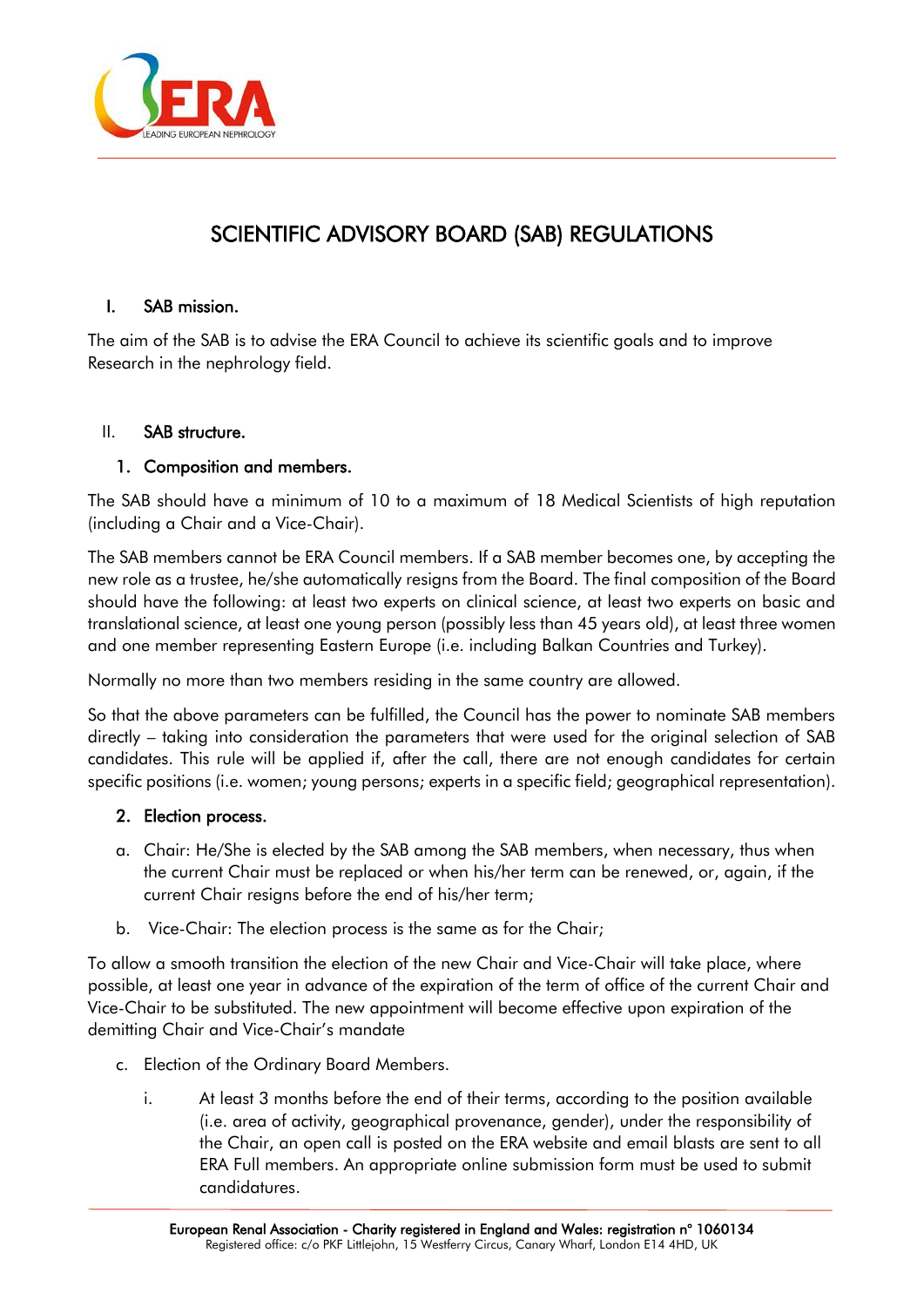

- ii. All SAB candidates must have these required parameters:
	- 1. Full ERA members;
	- 2. Fill in/up-date their DoI available in the relevant section of the [My ERA page;](https://www.era-online.org/en/my-era/#home)
	- 3. Being well known and experienced scientists in one or more of the following fields – this list is not exhaustive, but it provides a spectrum of topics covered by initiatives normally judged by the SAB:
		- Fluids and electrolytes, tubular transport, renal physiology, nephrolithiasis;
		- Hereditary disorders, development, pregnancy, paediatric nephrology;
		- Glomerular disease and general clinical nephrology;
		- CKD pathophysiology, epidemiology, prevention, progression, aging;
		- Kidney Failure, Kidney function replacement Therapies
		- Transplantation and immunology;
		- Hypertension, diabetes, vascular diseases;
		- AKI, intensive care nephrology.
	- 4. Submits their 15 most cited and the 15 highest ranked papers;
	- 5. Mention their own H-Index (Web of Science must be used for this calculation). This will then be cross checked by using a biometrical institute from a well-known university and adjusted.
- iii. All SAB candidatures with the relevant documentation will be collected by the ERA HQ. They will then be forwarded directly to the ERA Secretary-Treasurer who, after verification that all the parameters described above have been applied, will then send them to the ERA Council at least 2 weeks prior to the Council Meeting in which the election must take place. During this meeting the Council will appoint the SAB members.

#### 3. Terms.

- a. Chair: The term of the SAB Chair will be of three years and can be renewed only once. By accepting the new role, he/she automatically renounces any eventual time left over in the term as Ordinary member;
- b. Vice-Chair: He/she remains in office for three years and can be renewed only once. By accepting the new role, he/she automatically renounces any eventual time left over in the term as Ordinary member;

Ordinary Members: The mandate is three years and can be renewed only once. No member can remain on the Board for more than 6 consecutive years. However, the Chair and the Vice Chair cannot end their terms at the same time: if this happens the Vice-Chair should remain within the SAB for one extra year.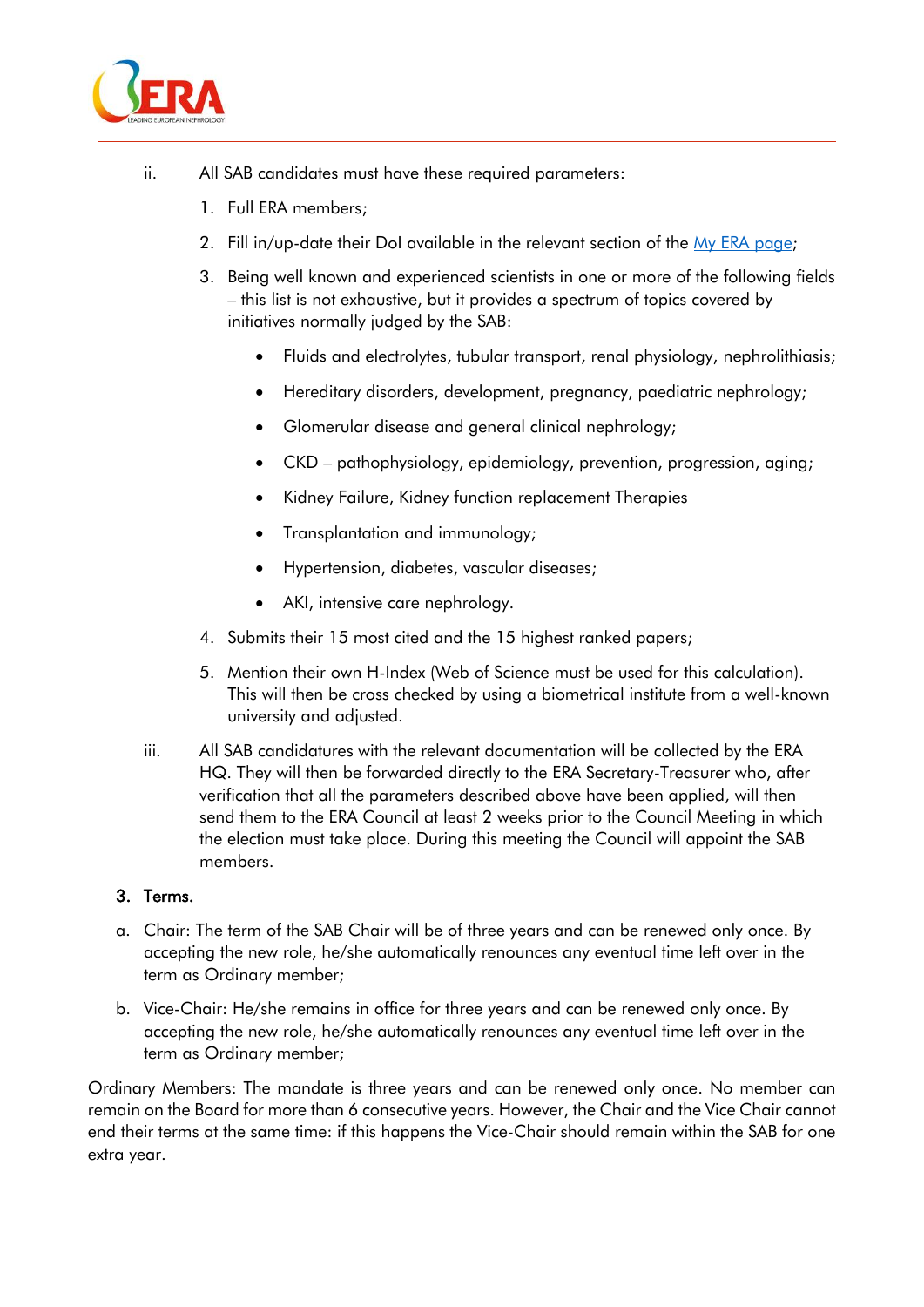

The SAB Ordinary members who are ending their first term and who are willing to apply for a second one, must send their application following the indications outlined in the call for candidates.

Once a member has ended his/her second term, he/she can only re-apply for a position in the SAB after observing a minimum break of three years.

#### SAB responsibilities.

- 1. To enhance the integration of existing kidney research in Europe (countries bordering Europe and the Mediterranean Sea) into the ERA, in particular basic research (e.g.: physiology, biochemistry, immunology, molecular and cell biology), in order to advance all fields of nephrology;
- 2. To explore the ways to promote translational research in nephrology by strengthening the collaboration between basic and clinical scientists;
- 3. To explore avenues of collaboration with existing research bodies (e.g.: European Community, EKHA, and other international medical Societies);
- 4. To identify potential research collaborations in fields related to nephrology (e.g.: hypertension, diabetes, kidney cancer, nephrolithiasis, and transplant immunology);
- 5. To contribute to the development and continuity of the scientific programme in the annual Congress. At least three (3) SAB members should be part of the scientific committee for ERA Annual Congress. The selection of who should be part must be done by the Chair of the Scientific Committee and approved by the Council;
- 6. To be involved in the selection of the [ERA Awardees.](https://www.era-online.org/en/wp-content/uploads/2021/11/Award_Regulations.pdf)
- 7. To be involved in the ERA Fellowship programme, both in the evaluation of projects and fellows;
- 8. To be involved in the evaluation of surveys (feasibility and possible outcomes) run on behalf of the ERA;
- 9. To be involved in the evaluation of the Research projects run on behalf of or with the support of the ERA;
- 10. To evaluate the annual activities of the ERA Working Groups.

The Chair and the Vice Chair will be responsible for the creation of task forces of (up to five) selected experts according to specific scientific areas for the evaluation of the aforementioned activities. If there are not enough SAB members to involve in a given task force, external experts can be appointed. Members of task forces will be asked to score/evaluate activities taking into consideration the parameters included in the General rules for the [evaluation of projects by internal ERA Committees,](https://www.era-online.org/en/wp-content/uploads/2021/11/General-rules-for-the-evaluation-of-projects-by-internal-ERA-Commitee.pdf) [ERA Working Groups'](https://www.era-online.org/en/wp-content/uploads/2021/11/ERA-SCIENTIFIC-WORKING-GROUPS_Regulations_new.pdf), [Long Term Fellowships](https://www.era-online.org/en/wp-content/uploads/2021/12/SAB_Long-Term-Fellowships_Regulations.pdf)' and Short-Term [Fellowships](https://www.era-online.org/en/wp-content/uploads/2021/12/Short-term-fellowship_Regulation.pdf)' regulations

The results of this evaluation will be then ratified by the SAB and approved by the Council who assigns specific budgets accordingly.

Upon Council request the SAB can be in charge of any other kind of duties.